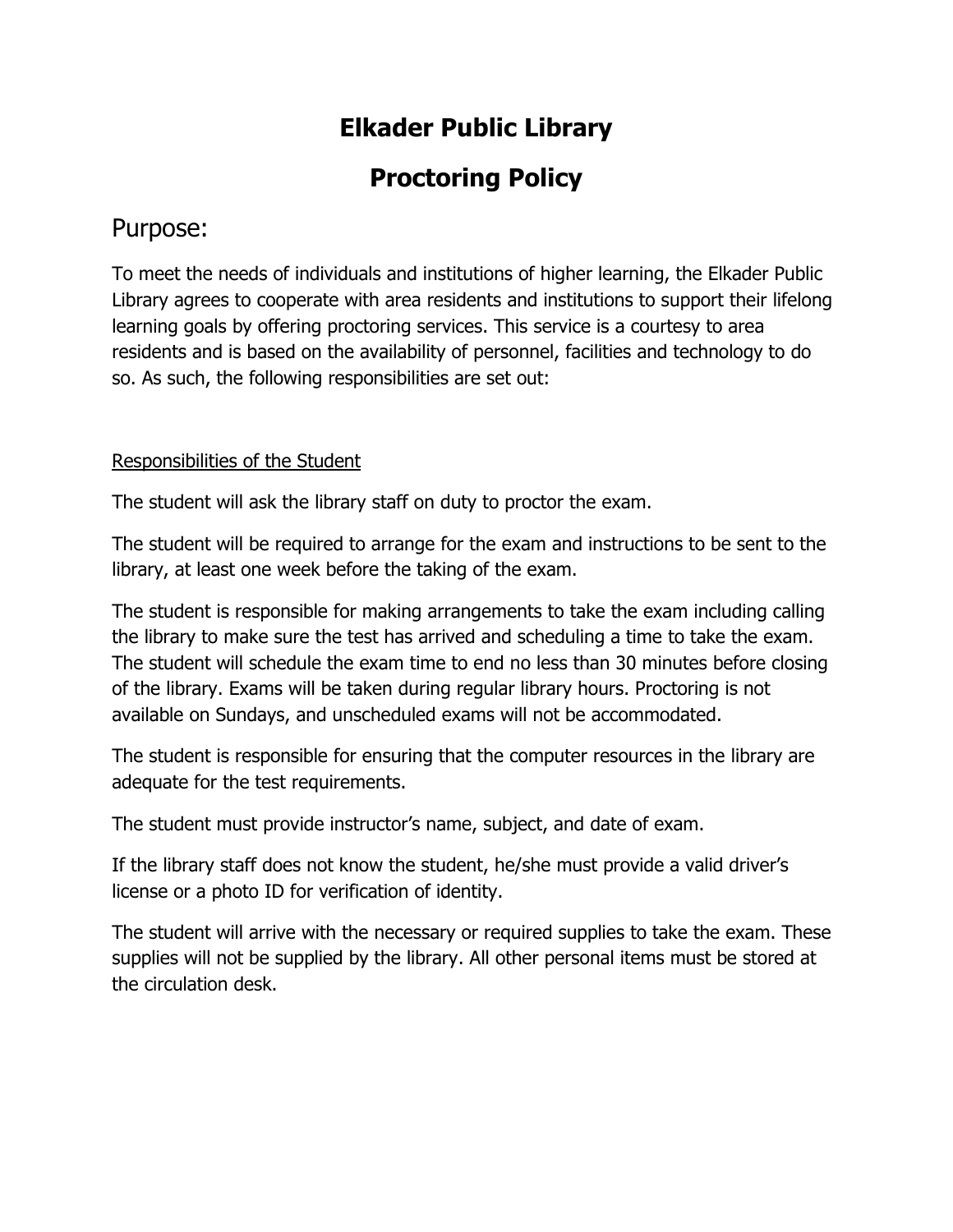The student is responsible for the envelope and postage for any exam which does not include a self-addressed, stamped envelope. The student is responsible for the cost of computer printing (\$0.25 per page), photocopying (\$0.25 per page) or faxing costs (\$3.00/first page \$0.50/each page thereafter) associated with the exam. If completed examinations and materials need to be mailed by the library, a fee of \$2.00 will be charged to the student. Additional postage charges may apply as well.

The finished exam will be handled with other library mail.

#### Responsibilities of the Library, Library Staff or Proctor

The Elkader Public Library will not charge for proctoring services, but the student will be responsible for postage, faxing and copying charges, as outlined above.

The library staff will provide the student and the institution with copies of this policy when requested.

The library staff will make the student aware of any specific guidelines from the institution providing the exam (no notes, no open books, calculator or computer permitted).

The library staff will proctor exams. Specific librarians will not be assigned to proctor specific exams.

The proctor will observe the student while performing other tasks and assisting other patrons. Proctoring at the library will include issuing the exam, being aware the student is taking the exam, periodically observing the student, signing the proctor form, and mailing the completed exam. **If an institution requires the student to receive constant, uninterrupted observation, library staff will not proctor the exam.**

The librarian who begins proctoring the exam may not be on duty when the exam is complete. The student may be returning the exam to a different librarian than the one who issued the exam to the student.

The library staff may refuse to proctor any exam too burdensome or exacting in its demands.